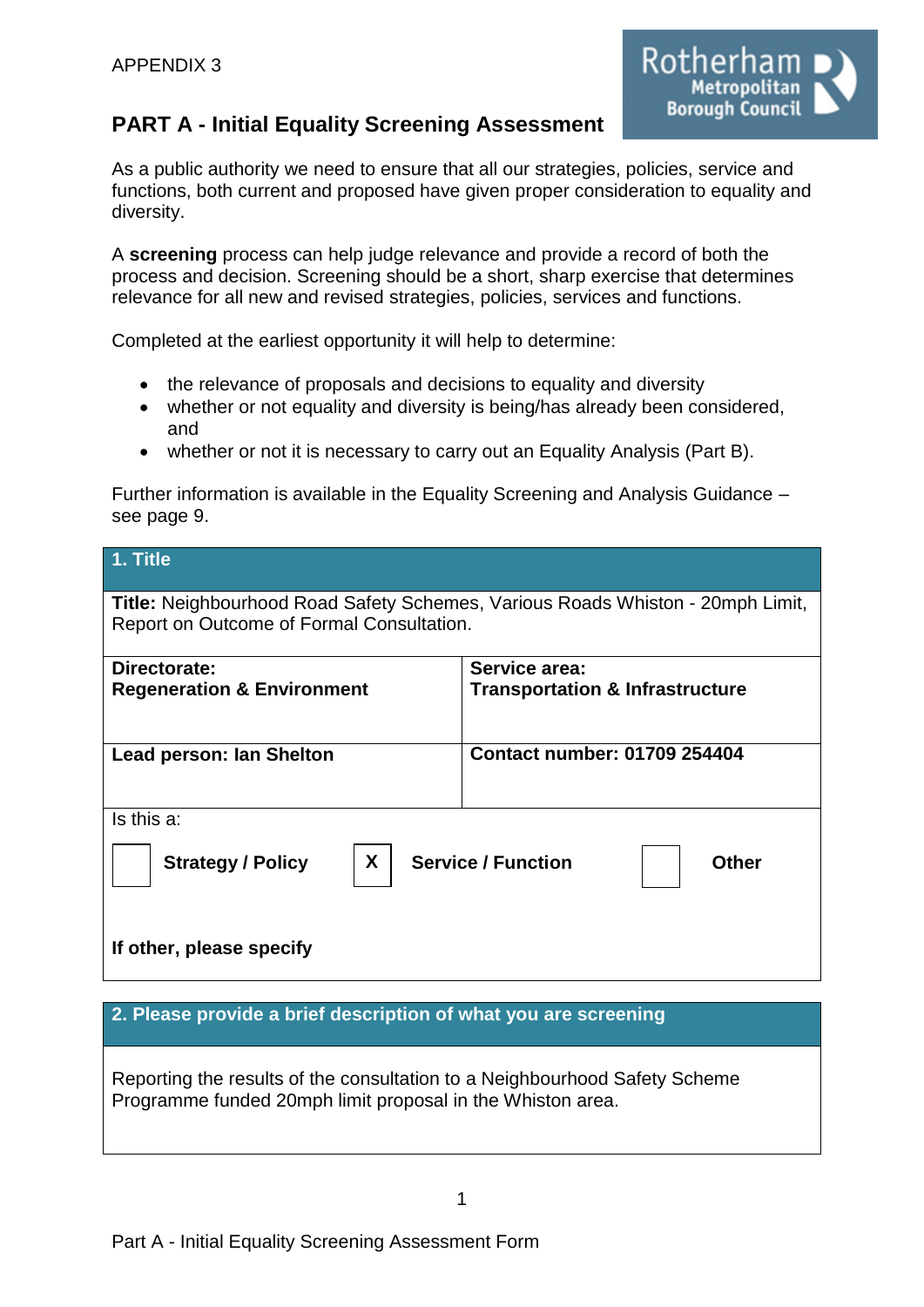# **3. Relevance to equality and diversity**

All the Council's strategies/policies, services/functions affect service users, employees or the wider community – borough wide or more local. These will also have a greater/lesser relevance to equality and diversity.

The following questions will help you to identify how relevant your proposals are.

When considering these questions think about age, disability, sex, gender reassignment, race, religion or belief, sexual orientation, civil partnerships and marriage, pregnancy and maternity and other socio-economic groups e.g. parents, single parents and guardians, carers, looked after children, unemployed and people on low incomes, ex-offenders, victims of domestic violence, homeless people etc.

| <b>Questions</b>                                                              | Yes | <b>No</b>                 |
|-------------------------------------------------------------------------------|-----|---------------------------|
| Could the proposal have implications regarding the                            |     | X                         |
| accessibility of services to the whole or wider community?                    |     |                           |
| (Be mindful that this is not just about numbers. A potential to affect a      |     |                           |
| small number of people in a significant way is as important)                  |     |                           |
| Could the proposal affect service users?                                      |     | X                         |
| (Be mindful that this is not just about numbers. A potential to affect a      |     |                           |
| small number of people in a significant way is as important)                  |     |                           |
| Has there been or is there likely to be an impact on an                       |     | X                         |
| individual or group with protected characteristics?                           |     |                           |
| (Consider potential discrimination, harassment or victimisation of            |     |                           |
| individuals with protected characteristics)                                   |     |                           |
| Have there been or likely to be any public concerns regarding                 | X   |                           |
| the proposal?                                                                 |     |                           |
| (It is important that the Council is transparent and consultation is          |     |                           |
| carried out with members of the public to help mitigate future                |     |                           |
| challenge)                                                                    |     |                           |
| Could the proposal affect how the Council's services,                         |     | X                         |
| commissioning or procurement activities are organised,                        |     |                           |
| provided, located and by whom?                                                |     |                           |
| (If the answer is yes you may wish to seek advice from                        |     |                           |
| commissioning or procurement)                                                 |     |                           |
| Could the proposal affect the Council's workforce or                          |     | $\boldsymbol{\mathsf{x}}$ |
| employment practices?                                                         |     |                           |
| (If the answer is yes you may wish to seek advice from your HR                |     |                           |
| business partner)                                                             |     |                           |
| If you have answered no to all the questions above, please explain the reason |     |                           |
|                                                                               |     |                           |
|                                                                               |     |                           |
|                                                                               |     |                           |
|                                                                               |     |                           |

If you have answered **no** to all the questions above please complete **sections 5 and 6.**

If you have answered **yes** to any of the above please complete **section 4.**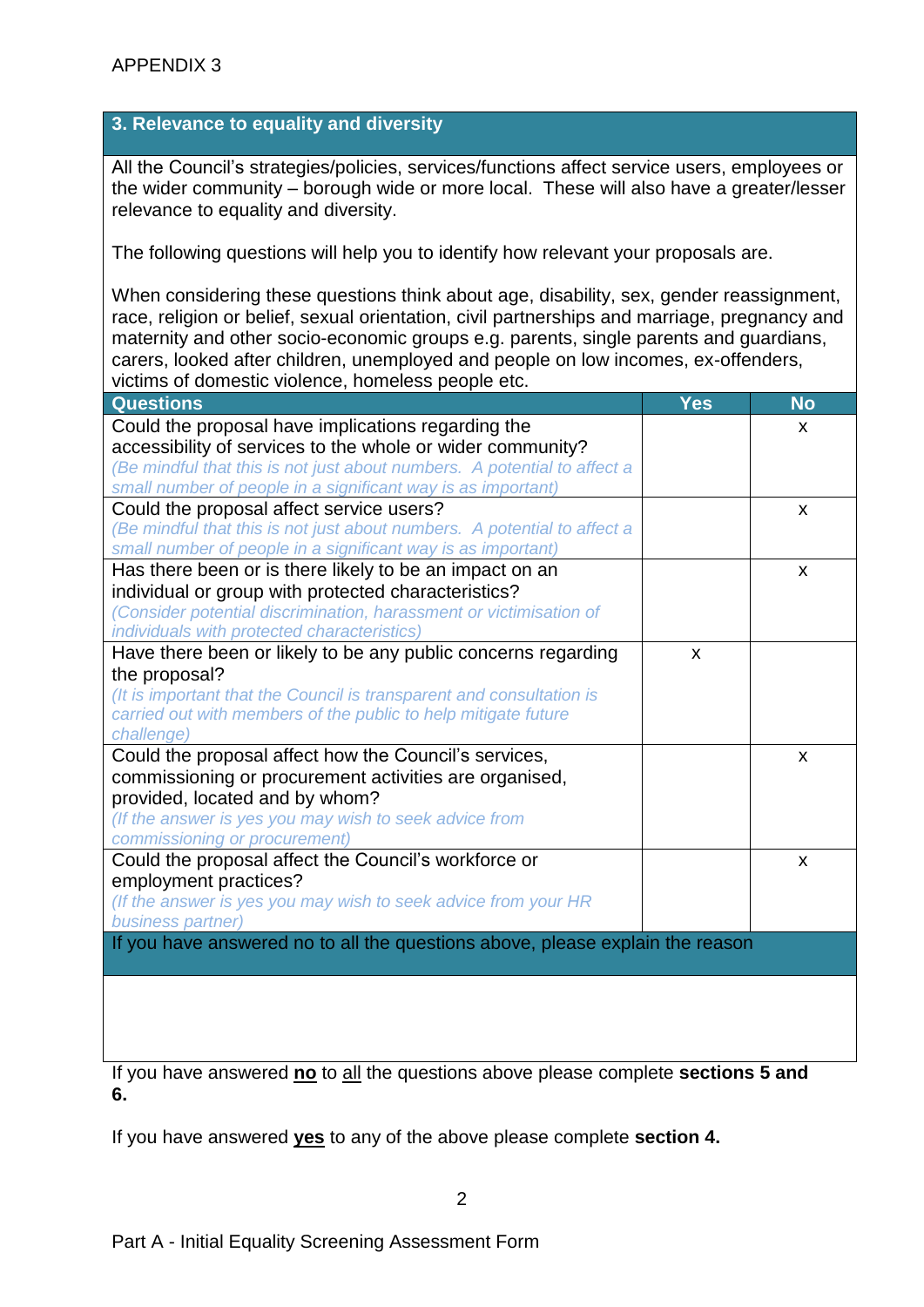## **4. Considering the impact on equality and diversity**

If you have not already done so, the impact on equality and diversity should be considered within your proposals before decisions are made**.**

Considering equality and diversity will help to eliminate unlawful discrimination, harassment and victimisation and take active steps to create a discrimination free society by meeting a group or individual's needs and encouraging participation.

Please provide specific details for all three areas below using the prompts for guidance and complete an Equality Analysis (Part B).

#### **How have you considered equality and diversity?**

Yes - The report details a scheme to introduce a lower 20mph speed limit. This required consultations through the standard TRO procedures. The introduction of the lower speed limit and associated work is likely to provide improved safety conditions for all when traffic travels through the scheme area at a lower speed. The consultation will ensure that the scheme will be designed to meet the individual requirements of different people and different communities, considering barriers in relation to protected characteristics.

#### **Key findings**

The proposal will have no impact on equality and diversity.

**Actions**

None identified.

| Date to scope and plan your Equality Analysis:                          | 14 <sup>th</sup> February 2021                    |
|-------------------------------------------------------------------------|---------------------------------------------------|
| Date to complete your Equality Analysis:                                | 14 <sup>th</sup> February 2021                    |
| Lead person for your Equality Analysis<br>(Include name and job title): | <b>Ian Shelton</b><br><b>Road Safety Engineer</b> |

| 5. Governance, ownership and approval                                         |                  |                             |  |  |
|-------------------------------------------------------------------------------|------------------|-----------------------------|--|--|
| Please state here who has approved the actions and outcomes of the screening: |                  |                             |  |  |
| <b>Name</b>                                                                   | <b>Job title</b> | <b>Date</b>                 |  |  |
| Andrew Lee                                                                    | Senior Engineer  | 21 <sup>st</sup> March 2022 |  |  |
|                                                                               |                  |                             |  |  |
|                                                                               |                  |                             |  |  |